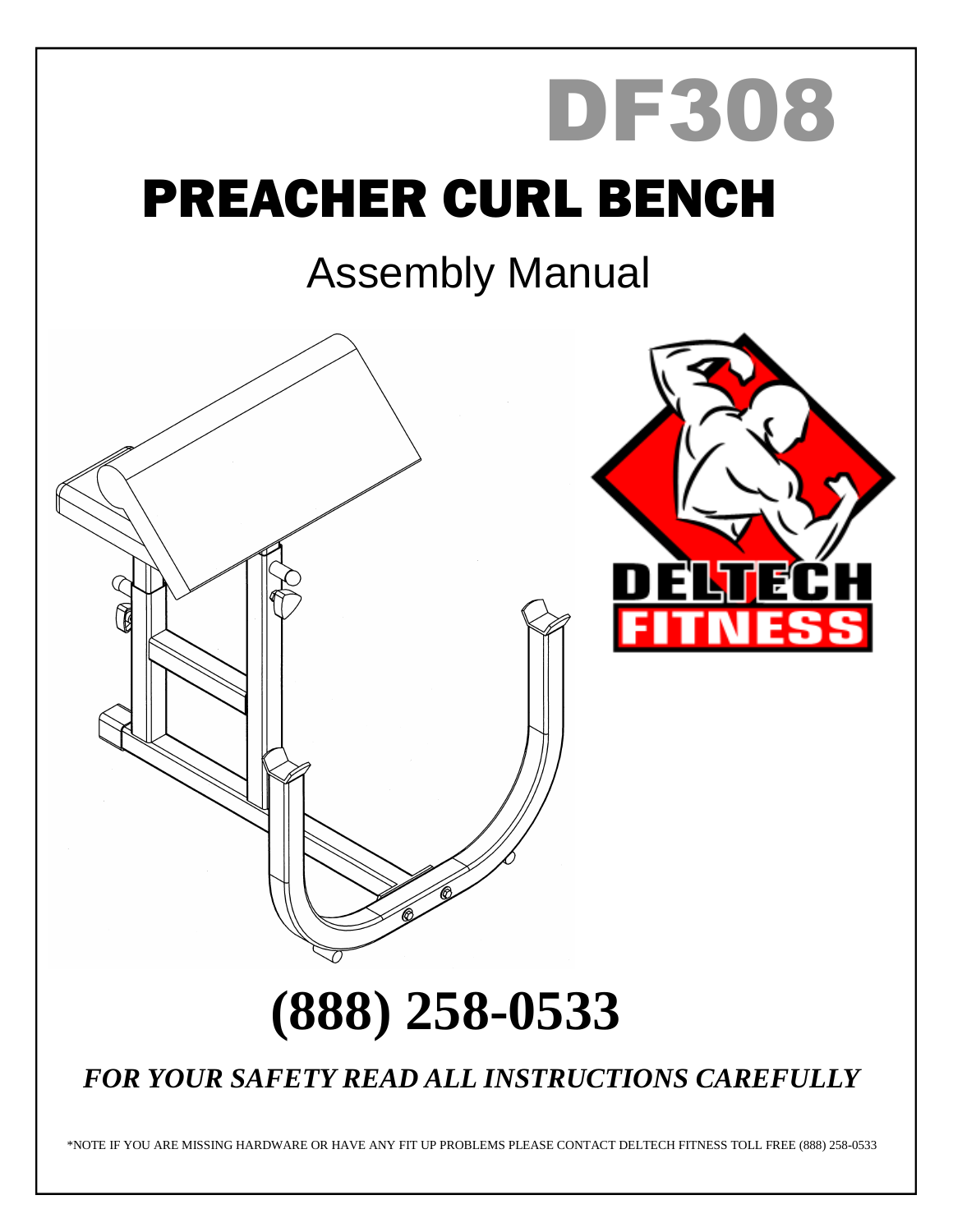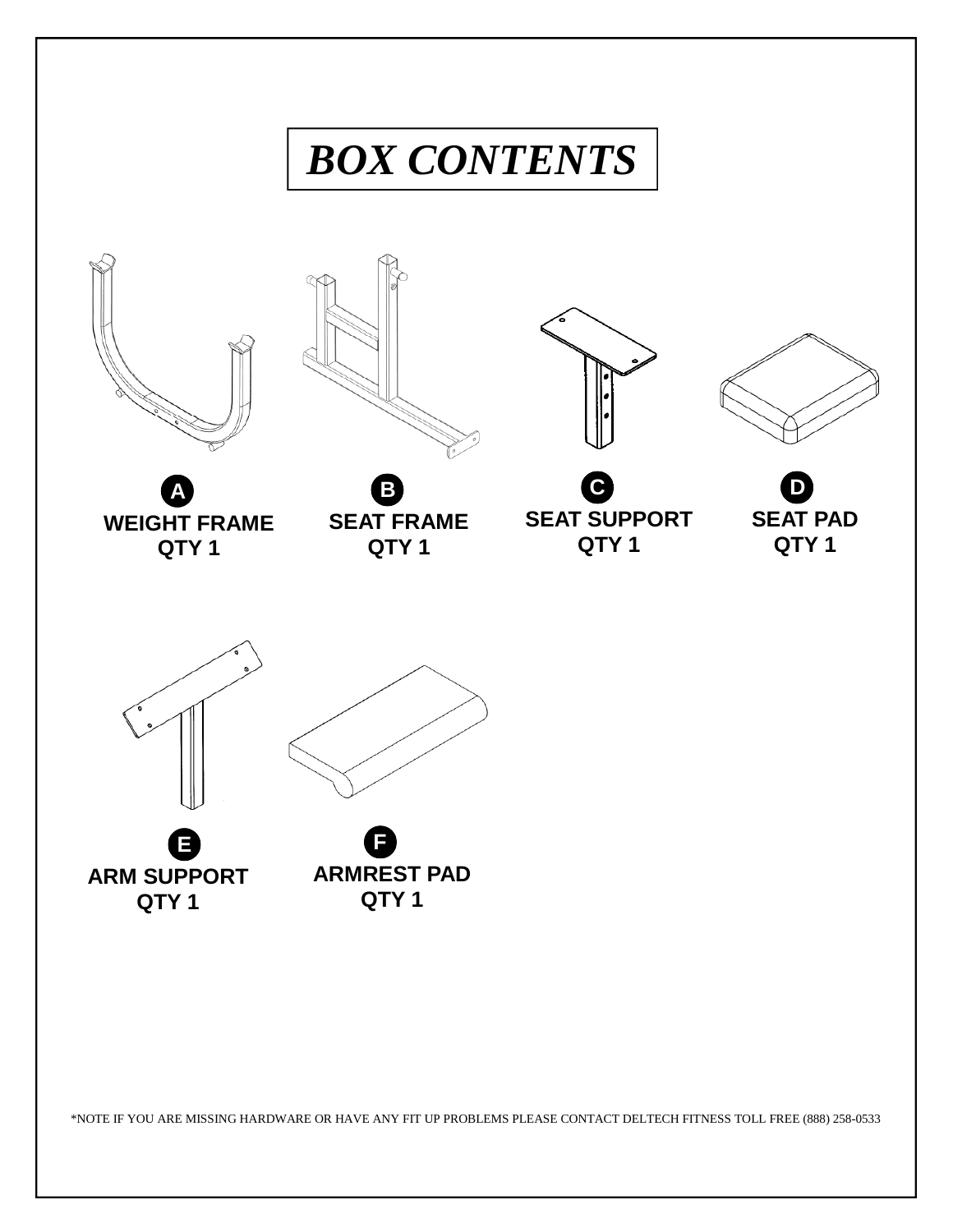

\*NOTE IF YOU ARE MISSING HARDWARE OR HAVE ANY FIT UP PROBLEMS PLEASE CONTACT DELTECH FITNESS TOLL FREE (888) 258-0533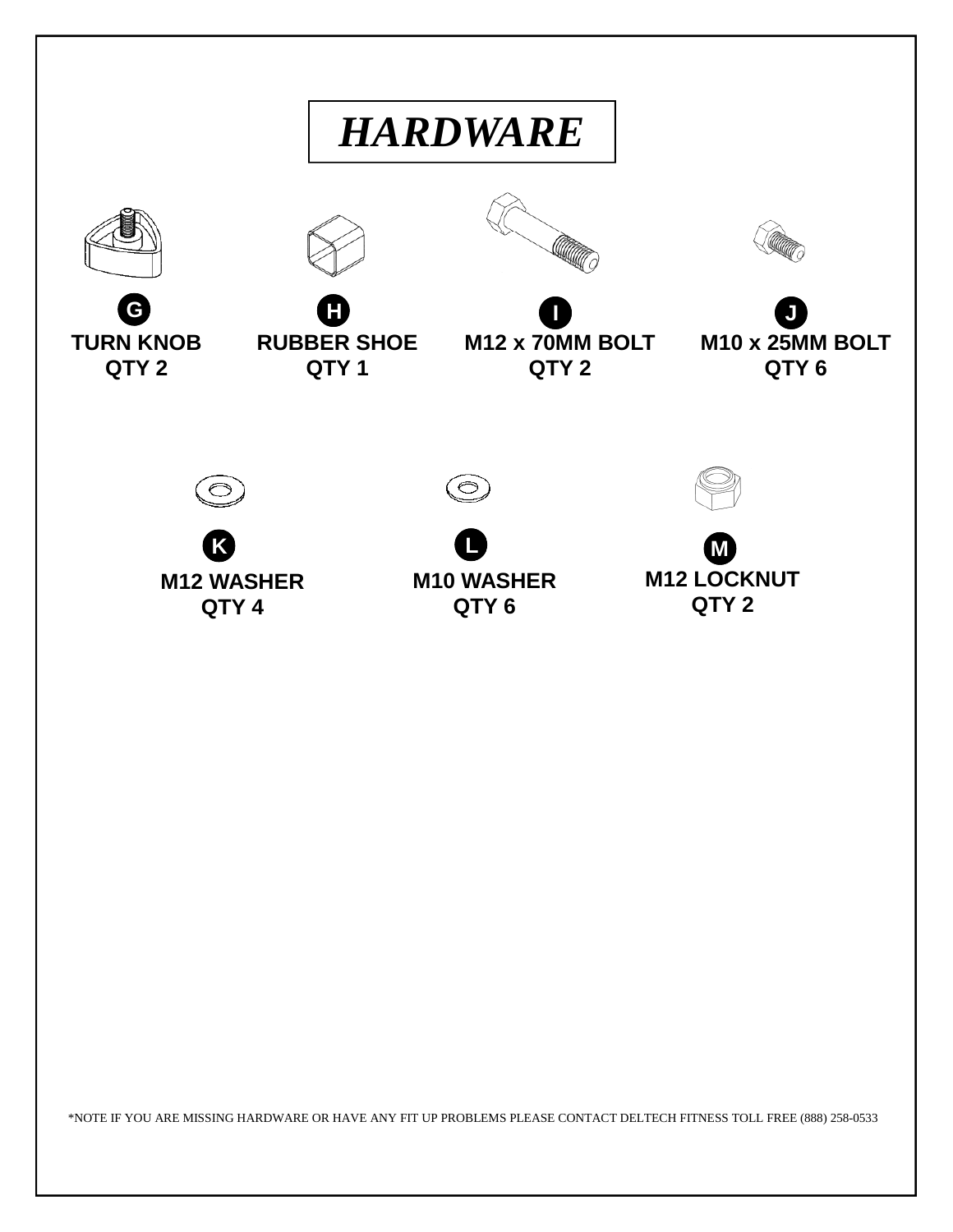

INSTALL ARMREST PAD (**F**) TO ARM SUPPORT (**E**)USING M10 x 25 MM BOLTS (**J**) AND M10 WASHERS (**L**).

#### **TOOLS REQUIRED:** WRENCHES OR METRIC SOCKET SET

INSTALL SEAT PAD (**D**) TO SEAT SUPPORT (**C**) USING M10 x 25 MM BOLTS (**J**) AND M10 WASHERS (**L**).

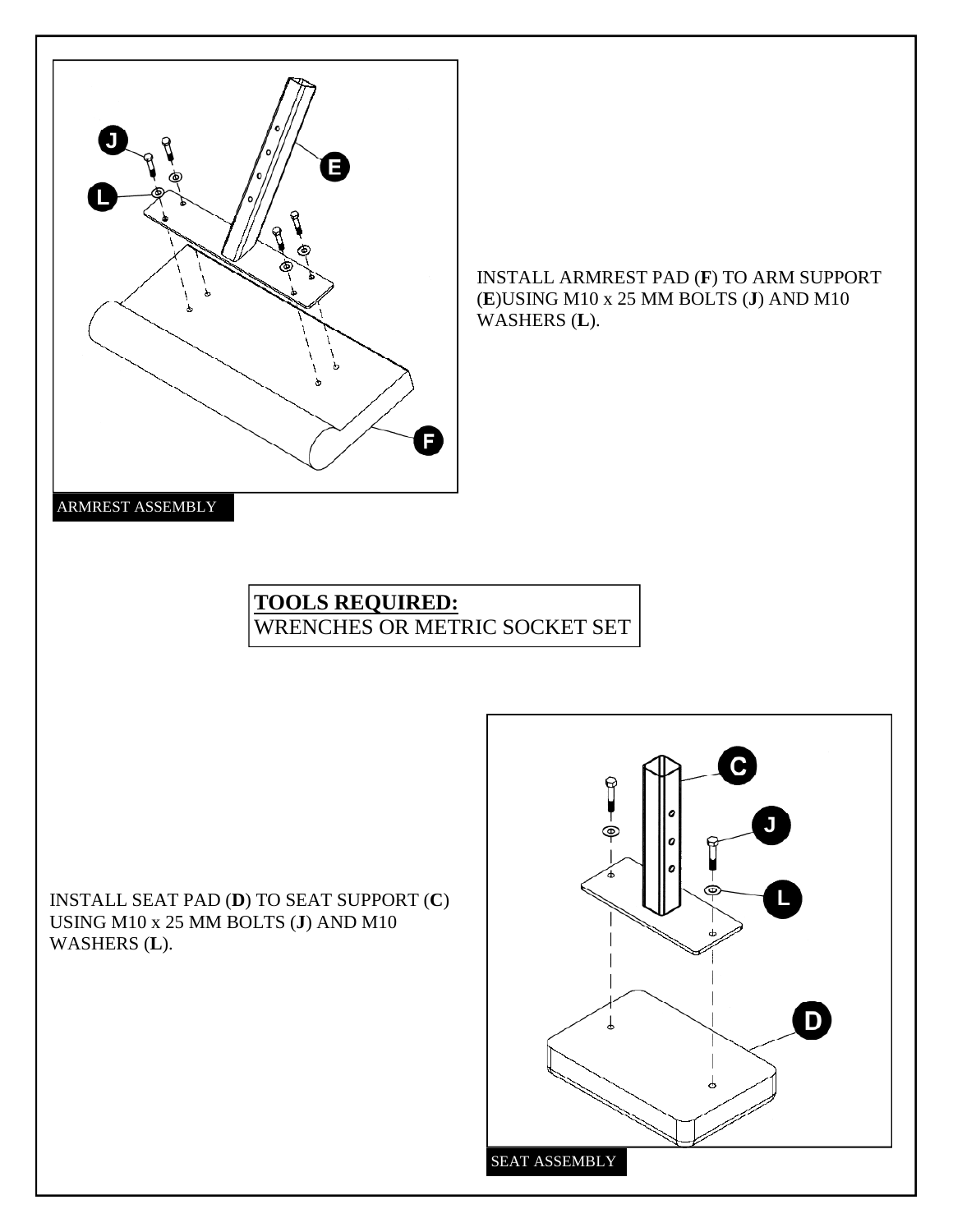

ASSEMBLE THE SEAT FRAME (**B**) TO THE WEIGHT COLUMN (**A**) USING THE M12 x 70MM BOLTS (**I**), M12 WASHERS (**K**) AND M12 LOCKNUTS (**M**). THEN INSTALL THE 2" RUBBER BOOT (**H**).

INSERT THE SEAT AND ARM PAD ASSEMBLY INTO THE SEAT FRAME **(B)** AND ADJUST PULL -PINS UNTIL THEY LOCK INTO PLACE. INSTALL THE TURN KNOBS **(G)** INTO THE SEAT FRAME.

*ADJUSTING THE SEAT AND ARM PADS:* RAISE AND LOWER THE PADS USING THE PULL PIN. LOOSEN THE TURN KNOB BEFORE MAKING ANY ADJUSTMENTS. MAKE SURE THE PULL PIN IS SECURE IN THE ADJUSTMENT HOLE, THEN TIGHTEN THE TURN KNOB BEFORE USE.